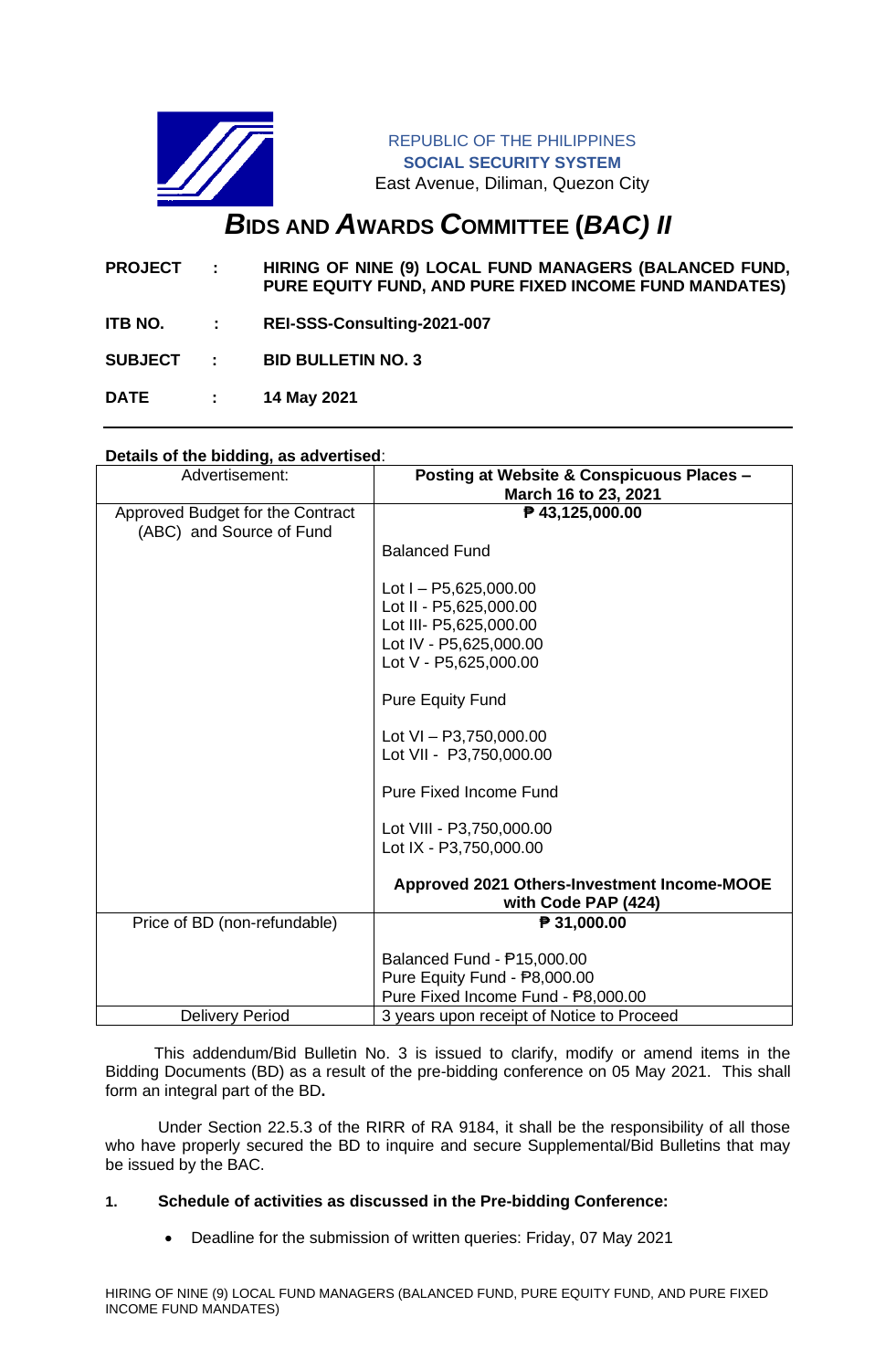- Issuance of Bid Bulletin No. 3 reply to written queries: Friday, 14 May 2021
- **Submission and opening of 2 envelopes: Wednesday, 26 May 2021, 2:00 p.m. at the 2 nd Floor Bidding Room, SSS Main Building, East Avenue, Diliman, Quezon City**

**Only one company representative is allowed to attend the manual opening of bids. Other company representative may witness the opening of bids through Microsoft Teams. Kindly coordinate with the BAC Secretariat for the details.**

### **2. Amendments/Clarifications – Annex "A"**

### **3. Documentary Requirements**

#### **a. 1 st Envelope**

- a.1 Bid Security (2% of the ABC for Cash or Manager's/Cashier's Check payable to SSS or Bank Draft of the ABC, 5% of the ABC for Surety Bond **or** Bid Securing Declaration – form supplied)
- a.2 TPF 1 Technical Proposal Submission Form
- a.3 TPF 2 Consultant's Reference : Relevant Services Carried out in the last three (3) years that best illustrate qualifications.
- a.4 TPF 3 Comments and Suggestions of Consultant on the Term of Reference and on data, services, facilities to be provided by the Social Security System
- a.5 TPF 4 Description of the Methodology and Work Plan for Performing the Project
- a.6 TPF 5 Team Composition and Task Projects including organizational chart indicating relationship amongst the Consultant
- a.7 TPF 6 Curriculum Vitae of the Team Composition indicating the date (MMYYYY) of employment period
- a.8 Omnibus Sworn Statement (revised form supplied)

#### **b. Checklist of the 2nd envelope:**

b.1 FPF 1 – Financial Proposal Submission Form

#### **c. Additional Requirements to be submitted by the bidder with the Lowest Calculated Bid**

- c.1 2020 Income Tax Return filed through Electronic Filing and Payment System (EFPS) corresponding to the submitted Audited Financial Statement;
- c.2 Quarterly VAT for the period July to December 2020 or latest available Quarterly VAT;
- c.3 SEC/DTI Registration
- c.4 2021 Mayor's Permit
- c.5 Valid Tax Clearance
- c.6 2019 Audited Financial Statement filed through EFPS
- **4.** Awarding shall be made to the bidder with the Highest Rated and Responsive Bid  $(HRRB)$ .